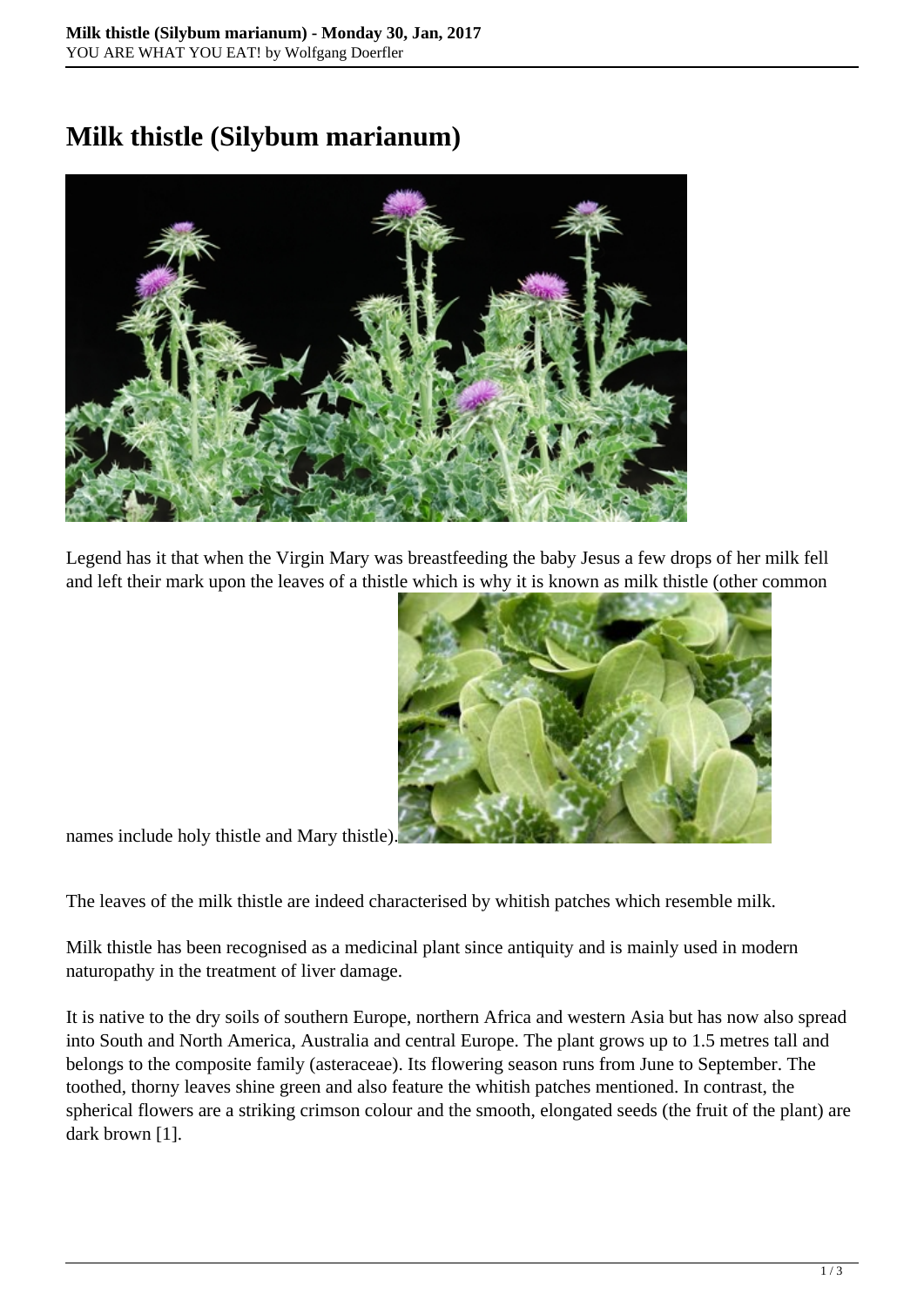## **Application in naturopathy:**

In complementary medicine it is the seeds of the milk thistle that are used. Milk thistle's active ingredients are mainly found in a a compound known as silymarin (comprised of the so-called flavonolignans silybin, isosilybin, silychristin, silydianin). The seeds are not particularly useful when consumed in the form of a tea on account of their fat-soluble properties. For this reason, mainly dry or liquid extracts are used – also as a finished medicinal product. The recommended daily dose of silymarin is around 300 mg, divided into 3 doses for a period of 4 – 8 weeks [2].

## **Indications for use:**

The Commission E scientific advisory board of the German Federal Institute for Drugs and Medical Devices (BfArM) endorses the use of milk thistle in the case of toxic liver damage (triggered by alcohol, viruses, toxins or medicinal products such as paracetamol) and cirrhosis of the liver [3]. The European Medicines Agency (EMA) comes to similar conclusions and also describes the traditional (not scientifically-proven) use of milk thistle seeds for non-specific stomach complaints (bloating and flatulence) [2]. These assessments match with the way patients use milk thistle as well as the prescribing practices of doctors working in the area of naturopathy and homoeopathic practitioners.

As part of our complementary medicine consultation service at the Munich Tumour Centre milk thistle is especially used when a patient expresses the wish to "detoxify" the liver after chemotherapy. From a medical perspective such a "detoxification" is only necessary in the rarest of cases. Nevertheless, in the case of pre-existing or new appearance of signs of liver strain (for instance an increase in so-called liver enzymes in the blood), the use of milk thistle can make very good sense. In this connection it is extremely advantageous that milk thistle poses a low risk of interaction with other medicines, especially with most cancer medicines [4]. The latest research findings provide hope that milk thistle could also have a protective effect on cells of the heart [5] and kidneys [6]. These effects could be useful for cancer patients who have to undergo cancer therapy which puts a strain on the heart or kidneys.

There are also exciting developments concerning research investigating the direct cancer-inhibiting effect of milk thistle. At present, for example, investigations are taking place into whether milk thistle can positively influence the course of prostate or liver cancer [7, 8].

Beyond the above-mentioned indicators, research is also currently taking place on the positive effect of milk thistle in the case of blood lipid levels, atherosclerosis (also of the heart), diabetes and Alzheimer's [9].

Milk thistle seeds can occasionally cause flatulence and stomach ache but aside from this preparations of milk thistle are considered to be easy to digest. Milk thistle should be avoided if you are aware of an allergy to composite plants. Furthermore, during pregnancy and breastfeeding there are potential risks for the child which have not been investigated thoroughly enough as yet [2].

In order to interpret results from studies correctly and ensure that they are adjusted to your personal situation, for your own safety, it is vital always to seek expert advice prior to taking a preparation of milk